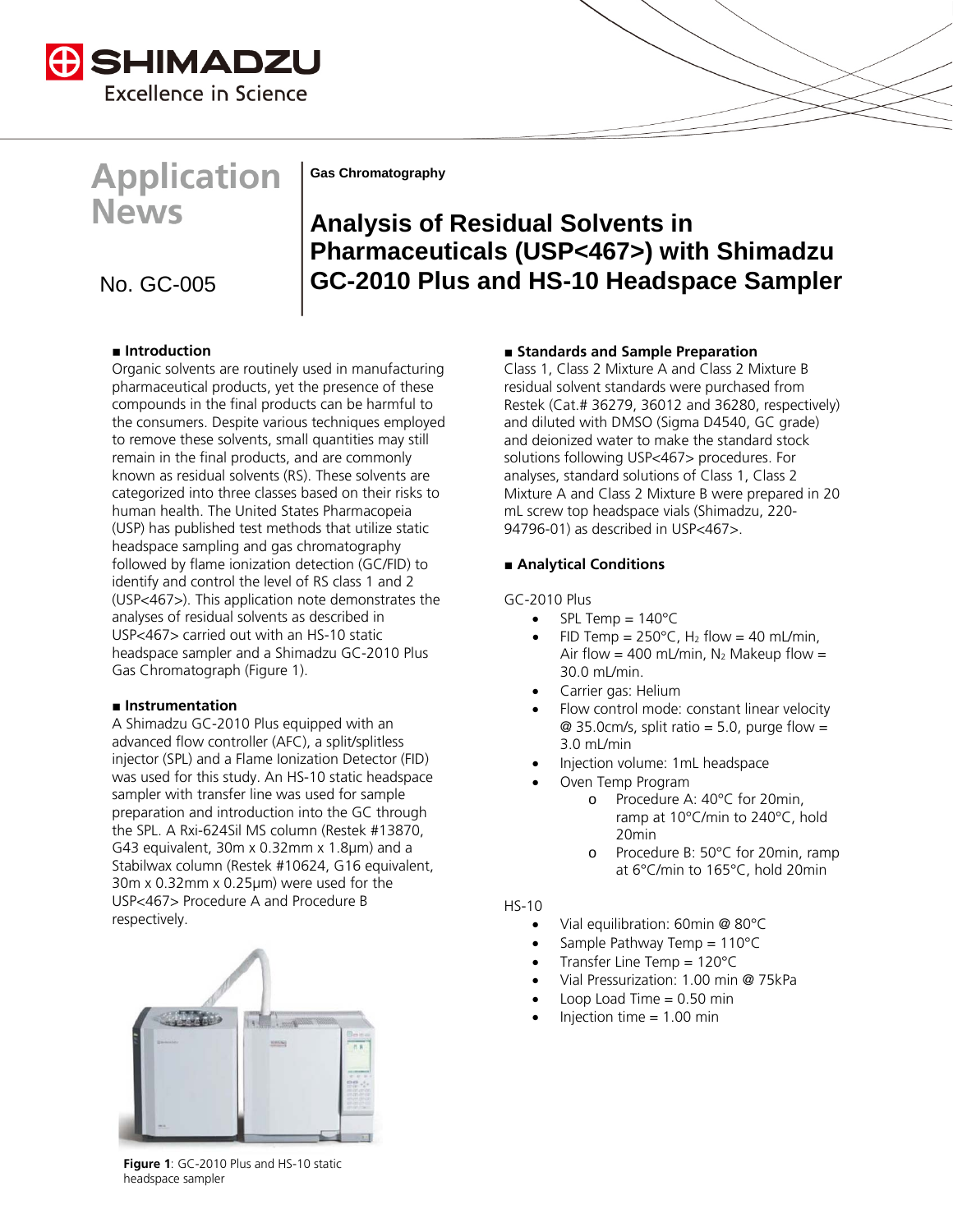#### **■ Results**

#### **USP RS Class 1**

There are five solvents in USP RS Class 1 Mixture. The USP<467> monograph requires that the signal-tonoise ratio (S/N) of 1,1,1-trichloroethane is not less than 5 and that the S/N of each peak is not less than 3 for Procedure A. For Procedure B, which is used to confirm the results from Procedure A, the criteria is that the S/N of benzene is not less than 5 and that the S/N of each peak is not less than 3. As shown in figures 2-3 and table 1, using HS-10 and GC-2010 Plus, all peaks in Procedure A have a S/N above 7. And for Procedure B, the S/N was over 90 for benzene and over 60 for all peaks.







**Figure 3**: Chromatogram of Class 1 Standard Solution, Procedure B (*a: artifact)*

| Peak<br>No.   | <b>Name</b>          | S/N<br><b>Procedure A</b> | S/N<br>Procedure<br>в |
|---------------|----------------------|---------------------------|-----------------------|
|               | 1.1-Dichloroethene   | 116.76                    | 68.15                 |
| $\mathcal{P}$ | 1,1,1-Trichloroehane | 81.54                     | 90.11                 |
| ς             | Carbon Tetrachloride | 7.73                      | co-elute              |
|               | Benzene              | 80.19                     | 93.12                 |
| 5             | 1,2-Dichloroethane   | 38.17                     | 72.35                 |

**Table 1**: Signal-to-noise ratios of peaks in Class 1 Standard Solution, Procedure A and B

#### **USP RS Class 2**

Due to the large number of solvents in Class 2, the standards are divided into three mixtures: A, B and C. Solvents in Class 2 Mixture C are not readily detected by HS-GC therefore must be evaluated using other methods. The system suitability requirements for Class 2 Mixture A are that the resolution between acetonitrile and methylene chloride (dichloromethane) is not less than 1.0 for Procedure A, and the resolution between acetonitrile and *cis*-1,2-dichloroethene not be less than 1.0 for Procedure B. As shown in Figure 4 and 5 below, using Shimadzu HS-10 with the GC-2010 Plus, the resolution between acetonitrile and methylene chloride or *cis*-1,2-dichloroethene is > 2.2 for both procedures. No criteria have been stated for Class 2 Mixture B. Separation of the compounds in Class 2 Mixture B are shown in Figures 6 and 7.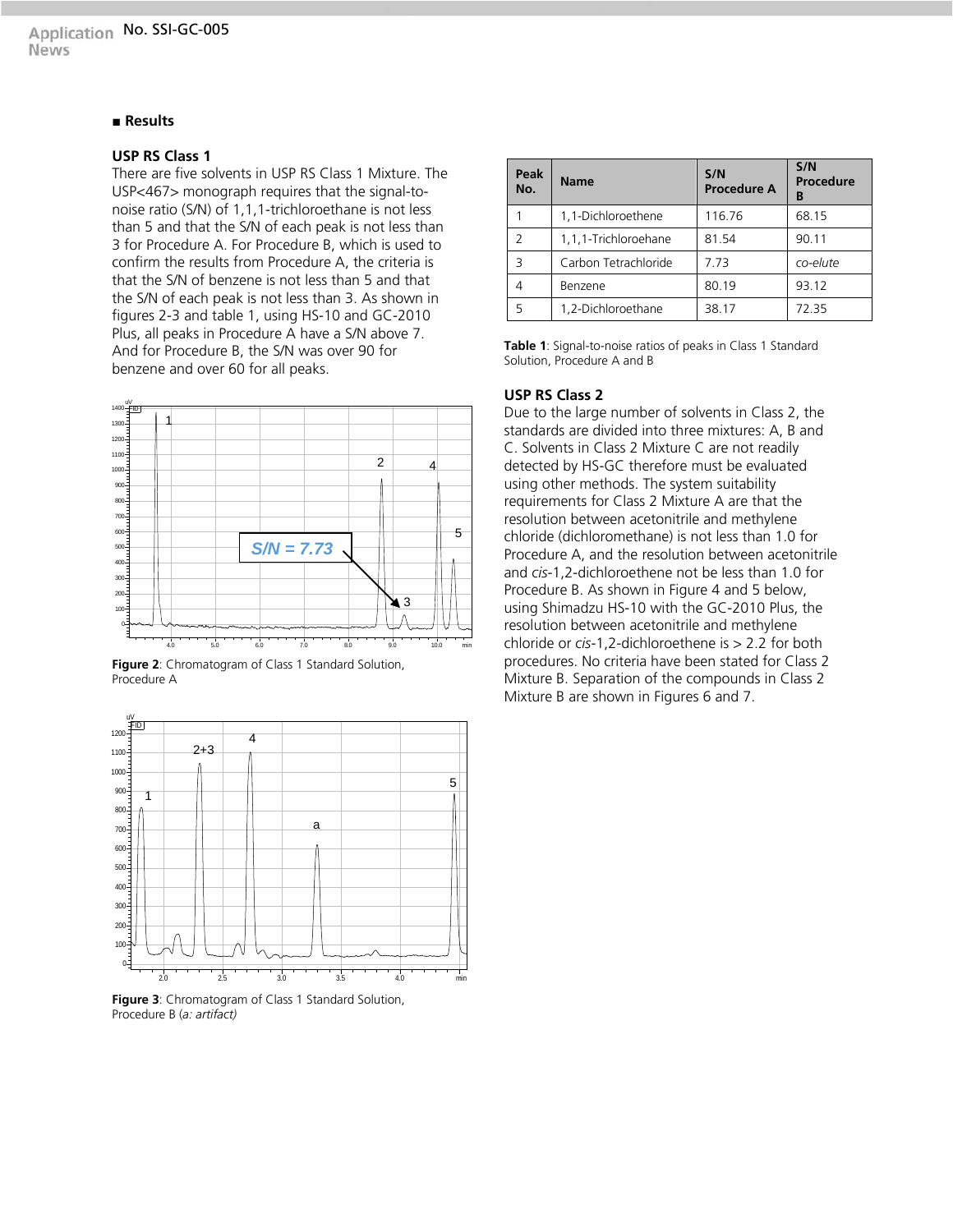

**Figure 4**: Chromatogram of Class 2 Mixture A Standard Solution, Procedure A



**Figure 5**: Chromatogram of Class 2 Mixture A Standard Solution, Procedure B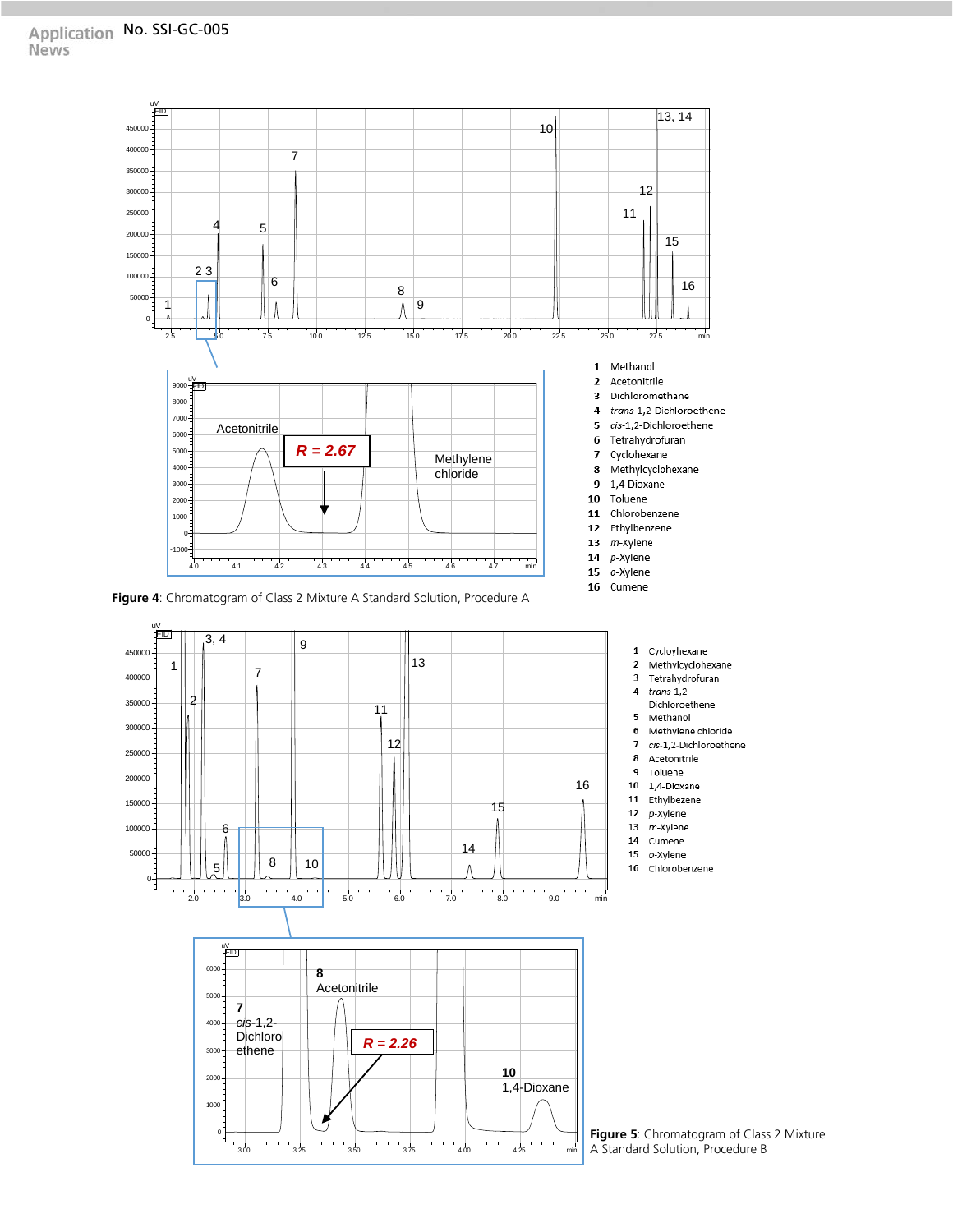

#### **Repeatability of Area and Retention Times**

| Compound                 | RT (min) | RT % RSD | Area % RSD |
|--------------------------|----------|----------|------------|
| 1,1-Dichloroethene       | 3.663    | 0.012    | 1.012      |
| 1,1,1-Trichloroehane     | 8.743    | 0.012    | 1.707      |
| Benzene                  | 10.030   | 0.014    | 1.065      |
| 1,2-Dichloroethane       | 10.361   | 0.012    | 1.170      |
| Methanol                 | 2.393    | 0.094    | 0.405      |
| Acetonitrile             | 4.159    | 0.024    | 0.473      |
| Dichloromethane          | 4.456    | 0.021    | 1.045      |
| trans-1,2-Dichloroethene | 4.946    | 0.019    | 1.415      |
| cis-1,2-Dichloroethene   | 7.252    | 0.020    | 1.091      |
| Tetrahydrofuran          | 7.938    | 0.024    | 0.586      |
| 1,4-Dioxane              | 15.484   | 0.034    | 0.792      |
| Toluene                  | 22.319   | 0.006    | 1.109      |
| Chlorobenzene            | 26.853   | 0.003    | 1.269      |
| Ethylbenzene             | 27.192   | 0.004    | 1.566      |
| o-Xylene                 | 28.337   | 0.003    | 1.504      |
| Hexane                   | 5.511    | 0.003    | 0.544      |
| Chloroform               | 8.338    | 0.009    | 1.185      |
| 1,2-Dimethoxyehane       | 10.219   | 0.009    | 1.756      |
| Trichloroethylene        | 13.294   | 0.006    | 1.523      |
| Pyridine                 | 21.522   | 0.012    | 1.442      |
| 2-Hexanone               | 25.149   | 0.004    | 0.480      |
| Tetralin                 | 34.509   | 0.002    | 1.953      |

**Table 2**: Four replicates of different solvents were assayed using Procedure A and the Relative Standard Deviation *(% RSD, n=4*) for retention times and area are reported